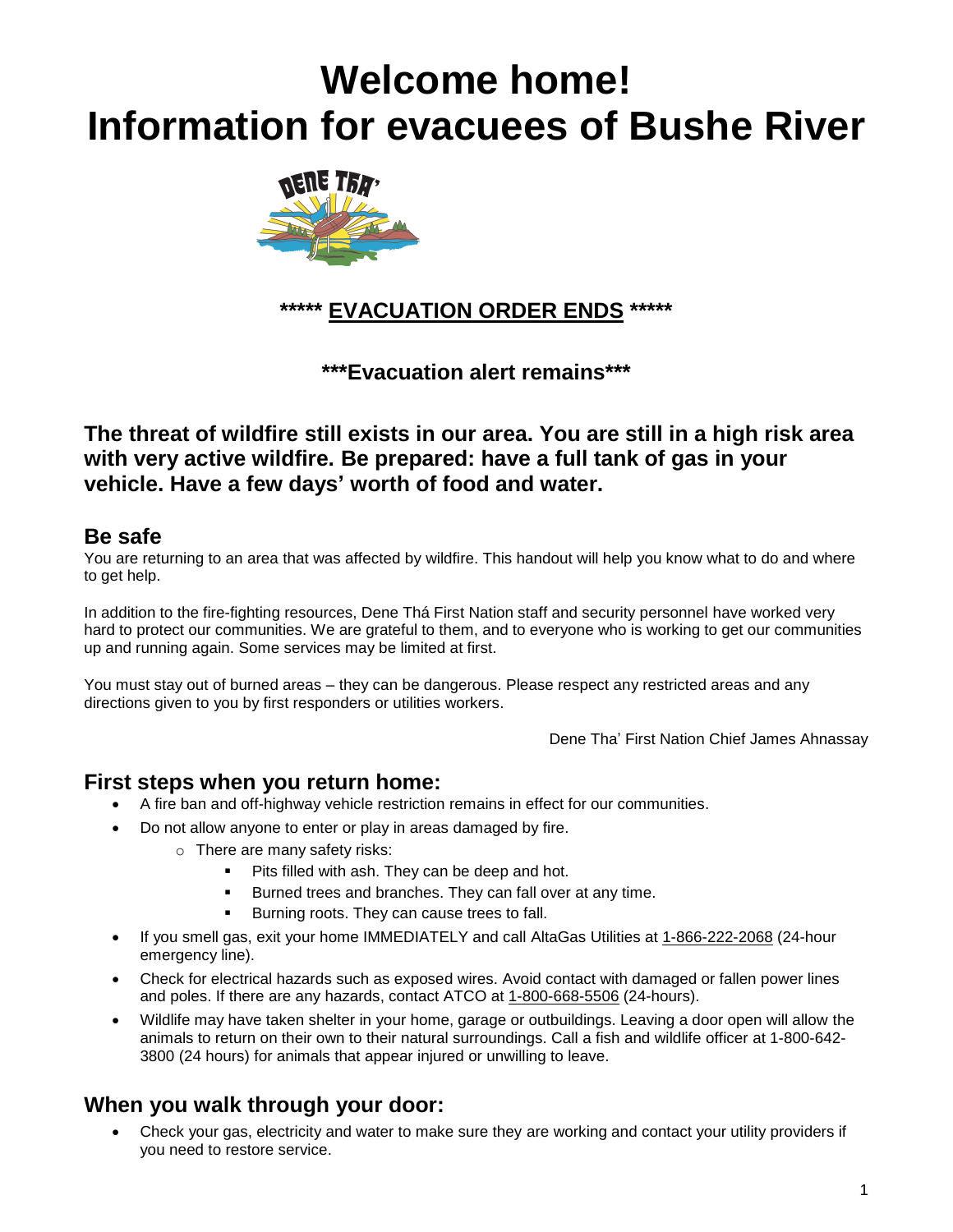## **Electricity (ATCO)**

- Electricity service has been restored to the community.
- If the electricity in your home is off, please check your main electric panel and breaker.
- Simply move any tripped switches to the 'on' position may restore electricity.
- If this doesn't restore electricity to your home, call ATCO at 1-800-668-5506 (24-hours)

## **Natural gas Dene Thá Gas Utilities**

- The natural gas will be on unless you turned it off before you left.
- If off, relight your appliances according to manufacturer's instructions.
- If you need help relighting your appliances, call:
	- o Main office: 780-321-3761
	- o Everet: 780-926-7241
	- o Tamara: 780-285-1825

#### **Water: drinking and household use**

- You should run one of your taps for 1-3 minutes to refresh the taste of the water.
- You can use your water as you normally would.
- If you do not have piped water and sewer services, check your water pump and sump pump in your home.

#### **Fridges and freezers**

- During the evacuation, your power supply was disrupted for about 36 hours. Some food might have spoiled in refrigerators and freezers. Some frozen food may be okay.
- Throw out food that is not in sealed packages or cans.
- Spoiled food products may have impacted your refrigerator or freezer. Clean, sanitize, and deodorize your refrigerator and freezer once you have discarded the spoiled food. To do this:
	- o First unplug the refrigerator and freezer.
	- $\circ$  Rinse or blow out the coils and compressors on the refrigerator and freezer.
	- o To clean the inside, use soap and water and then rinse with clean water.
	- $\circ$  Sanitize the inside with a bleach/water mixture made by mixing 1 teaspoon of ordinary household bleach for every 4 cups of water. Pre-mixed sanitizers can also be purchased locally.
	- o Leave the doors of the refrigerator and freezer open to help them dry out.
	- o Once the appliance is dry, reconnect the power.
	- $\circ$  Wait until the inside temperature of your refrigerator has reached 4 $\degree$ C before restocking it with food.
	- o Wait until your freezer temperature is at -18ºC before restocking it with food.

#### **Garbage**

- Regular pickup will be scheduled, and we don't want piled garbage to attract wild animals.
- If you have any questions about garbage, call
	- Harry Natannah: 587-926-5872
- If you see problem wild animals and bears, call a fish and wildlife officer at 1-800-642-3800 (24 hours).

## **Inside cleaning**

If your house has been impacted by smoke:

• Wash interior walls and hard surfaces with a steam cleaner or white vinegar.